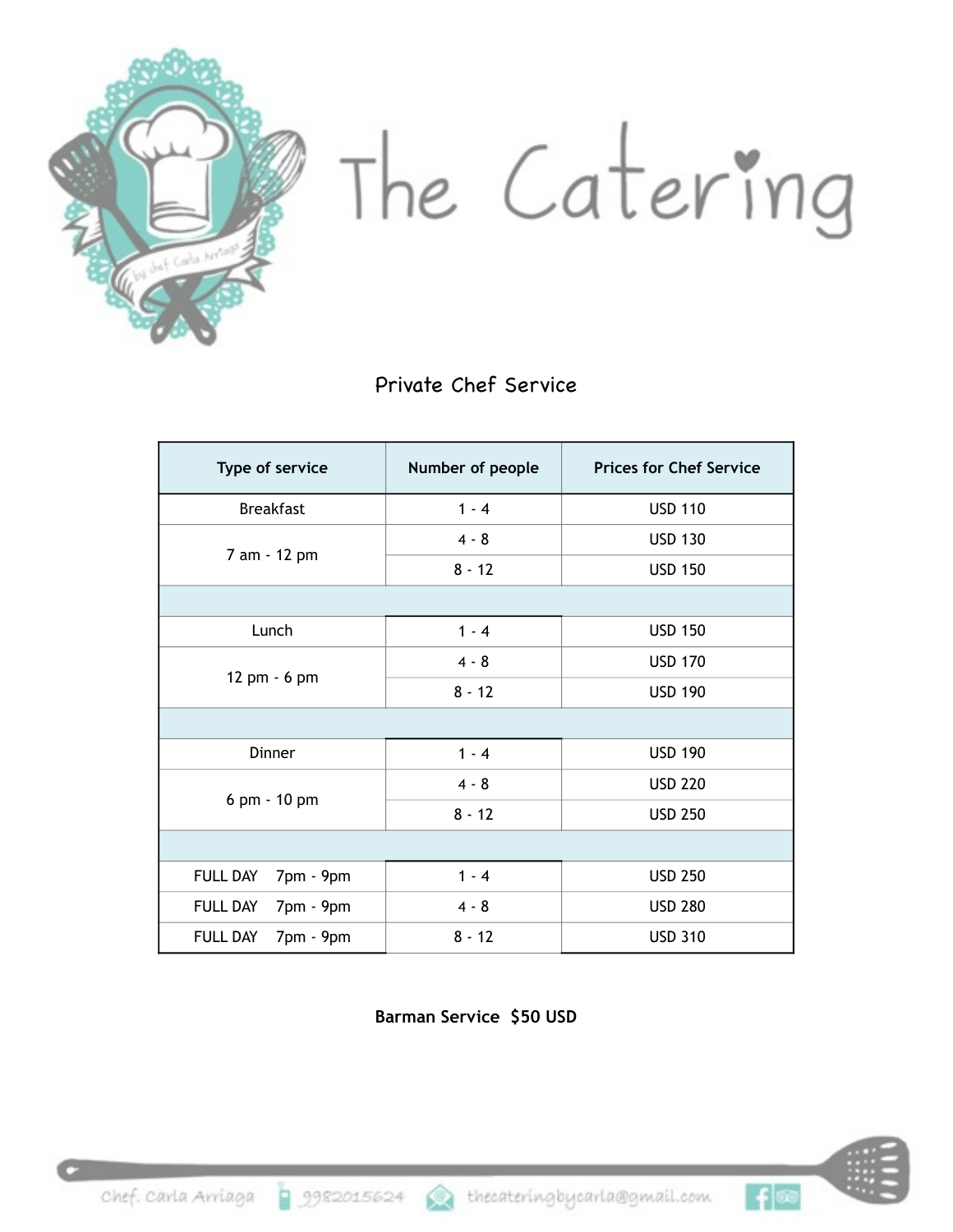

NOTES:

- Ingredients are not included
- Our Prices are in USD
- We have International Gourmet kitchen and a variety of Menus (veggie,Vegan, Indlian, Mexican and more…
- The grocery service is included.
- For more than 12 pax We charge 10 USD per pax
- All the services are calculated for an estimate time of 3 to 4 hours per service.
- For bar service : All alcohol and mixers that we buy to prepare your drinks will be included in the grocery ticket
- In all the options of the menus the client can choose, what ever they want from each menu.



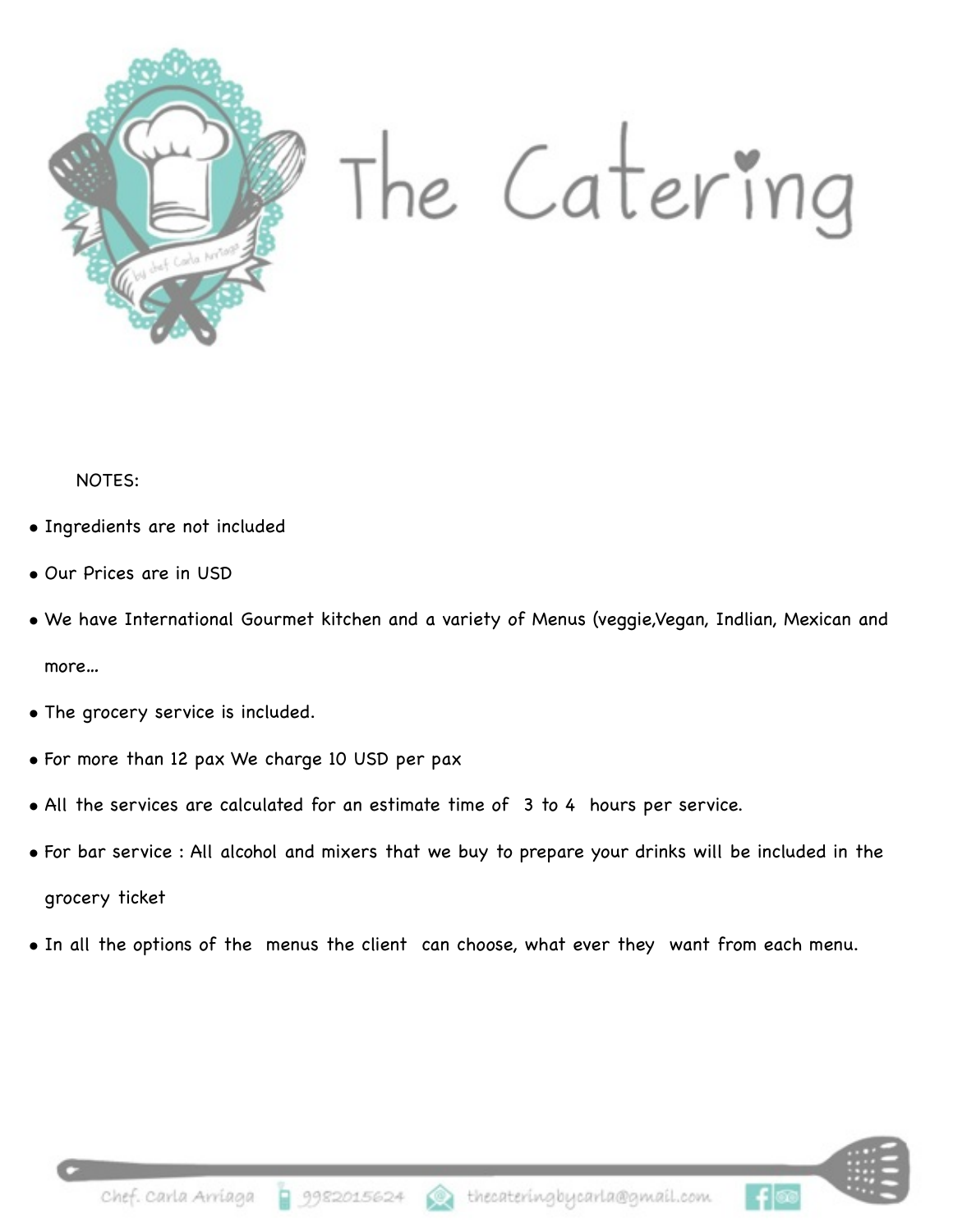

The Catering

#### **BREAKFAST**

**All the breakfast options includes: butter, marmalade,toast Coffee: American / espresso /tea /fresh juice Fresh fruit, granola with yogurt and local honey** 

**Rancheros Eggs** 

2 fried eggs served on fried tortilla with beans, bathed in red tomato sauce with fresh cheese

**Chilaquiles** 

Fried or scrambled eggs over fried tortillas, bathed with red sauce, served with onion and cheese

**Mexican Burrito**  Burrito filled with eggs made mexicana style served with baby potatoes

> **Mediterranean Omelets**  Basil / black olives / Parmesan cheese / cherry tomato

> **Vegetarian Omelet** With sautéed vegetables and tofu or monterrey cheese

**Truffle Omelet**  Egg white with goat cheese, asparagus and truffle oil

**French toast**  With slices of Strawberries with pecans and local honey served with scrambled eggs

> **Banana Pancakes** Served with Nutella and pecans

**Smoked Salmon Bagel** Smoked salmon served with goat cheese, capers olive oil served with asparagus

**Classic Eggs Benedict** 

Poached eggs Served in english muffin with hollandaise sauce, smoked turkey ham and asparagus



9982015624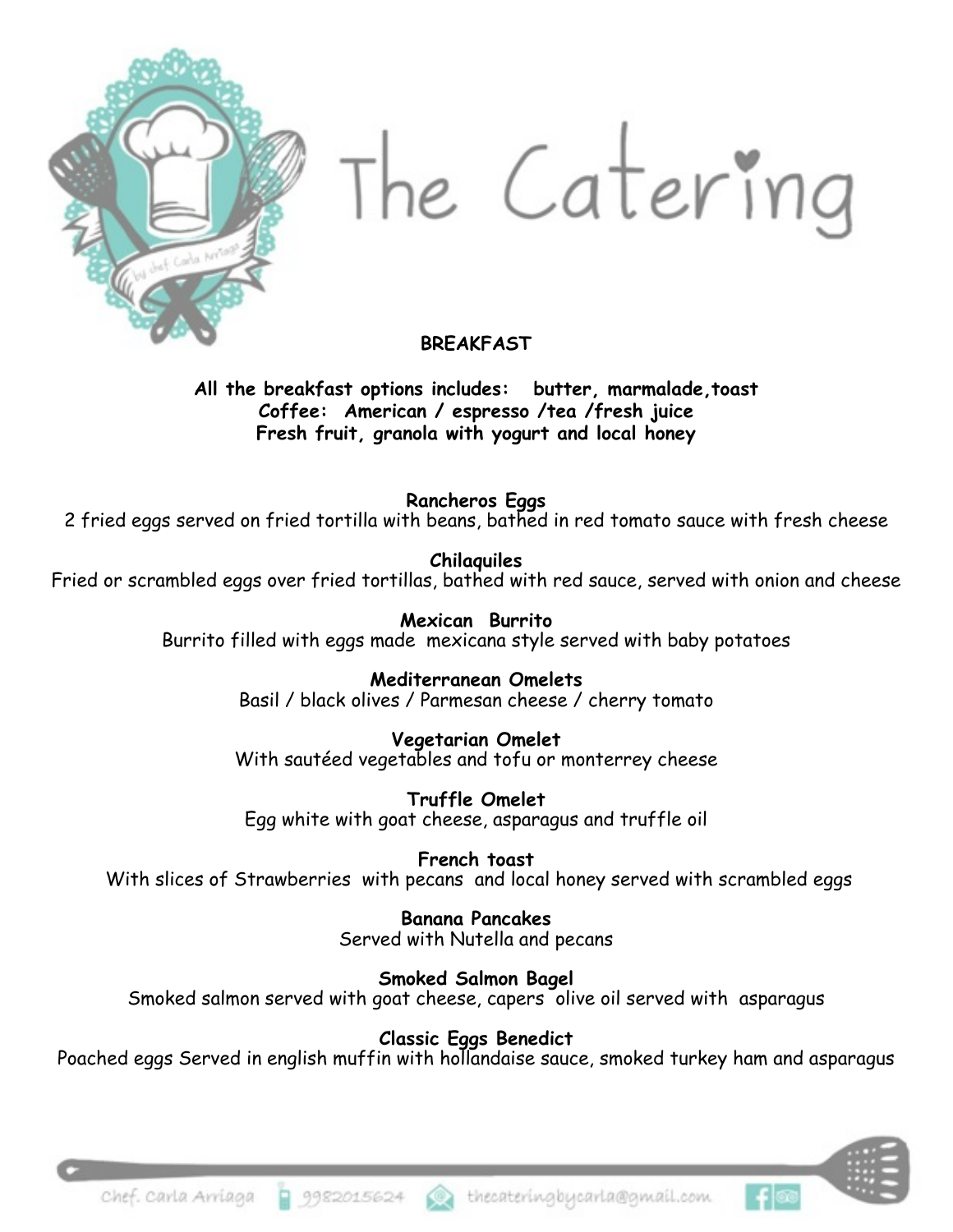

The Catering

# **LUNCH**

**Guacamole:** The tradicional

**Caesar Salad** 

Romaine fresh lettuce topped with our Caesar dressing, croutons, and Parmesan cheese, with spicy marinated shrimp

#### **Mango Ceviche**

Traditional fresh fish & shrimps ceviche with mango cubes, served with corn chips (Ask for the catch of the day)

**Fresh Tuna Steak Sandwich** 

Cajun marinated tuna steak in ciabatta bread, served with guacamole on top, salad and Baby potatoes.

**Chicken Sandwich** 

Grilled Chicken breast, served with creamy spinach and parmesan cheese served with baby potatoes.

**Coconut shrimp with Tamarind & Tequila sauce** 

**Curry Fresh fish tacos (Ask for the catch of the day)**

**Fresh Fish Watermelon ceviche**  served with banana chips (Ask for the catch of the day )

**BLT Sandwich**  With a chef's twist. Slices of bacon, fresh lettuce, tomato and avocado slices served with Baby potatoes and salad

> **Peruvian ceviche**  the traditional ceviche from Peru

**Chicken Fajitas**  Served with spring onions to the grill refried beans and tortillas



- Ք∣⊚⊚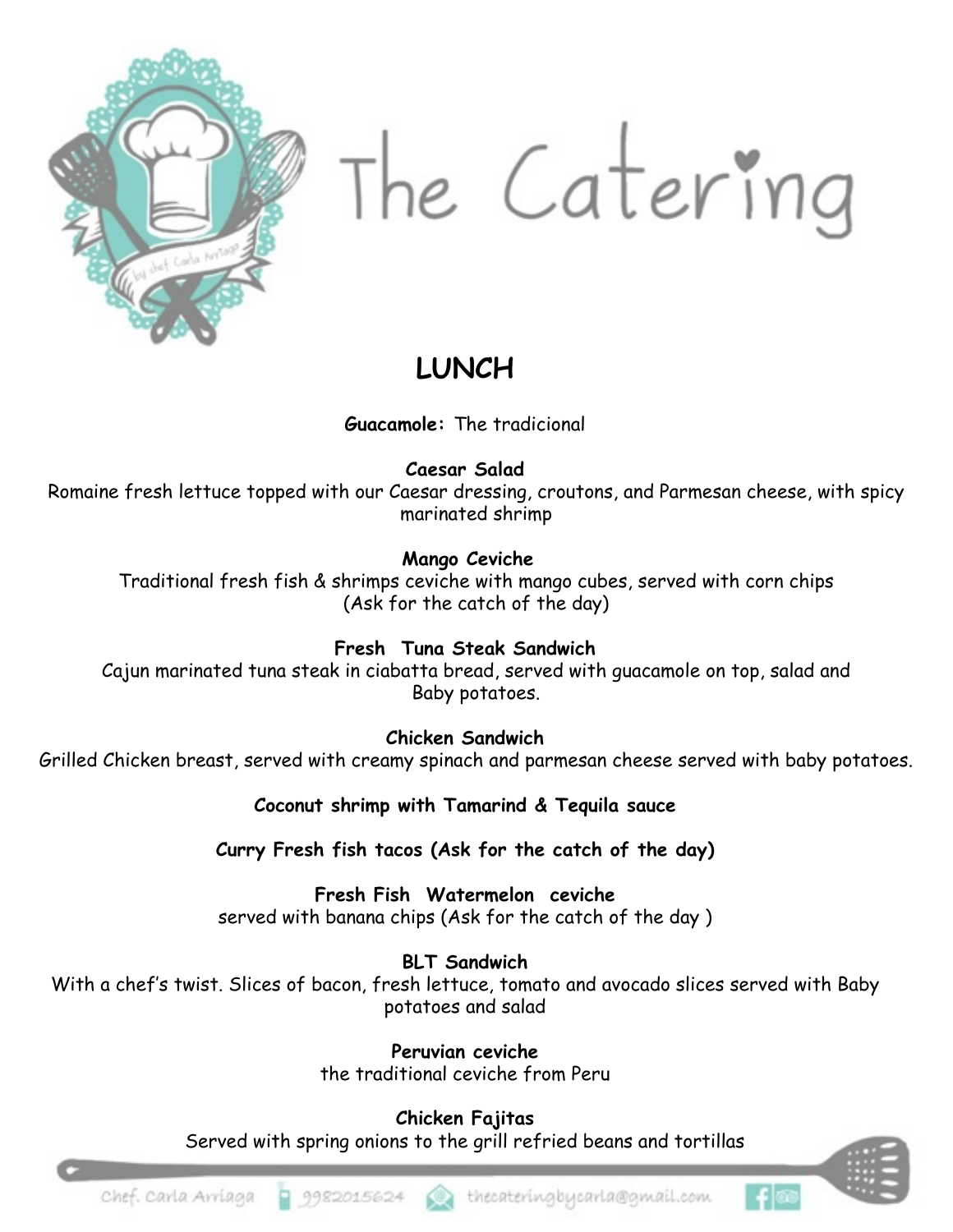

The Catering

**Beef fajitas**  Served with spring onions to the grill refried beans and tortillas

**Chilaquiles**  au gratin with red sauce served with fried eggs or scrambled

#### **Vegetable Sandwich**

Grilled vegetables and mozzarella cheese in wheat bread Served with baby potatoes and salad.

#### **Top Sirloin Burger**

Premium Top Sirloin steak burger with mushrooms, bacon and Oaxaca cheese, served with a delicious jalapeño jam and baby potatoes.

#### **Vegetable Burger**

Made with a combination of lentils and tender steamed chickpeas, spinach and carrots, served with a creamy cabbage salad and fried homemade style potato chips

> **Spicy Shrimp Nachos**  Traditional Nachos with fresh grilled shrimps

**Shrimp Tacos**  with breaded shrimp served with chipotle mayonnaise and lettuce salad fine

#### **Fresh tuna tostada**

Marinated in soy sauce served with spicy mango dressing and mashed avocado

#### **Gratin Chicken Burrito**

Stuffed with chicken fajitas and melted cheese, served with beans and grilled scallions



9982015624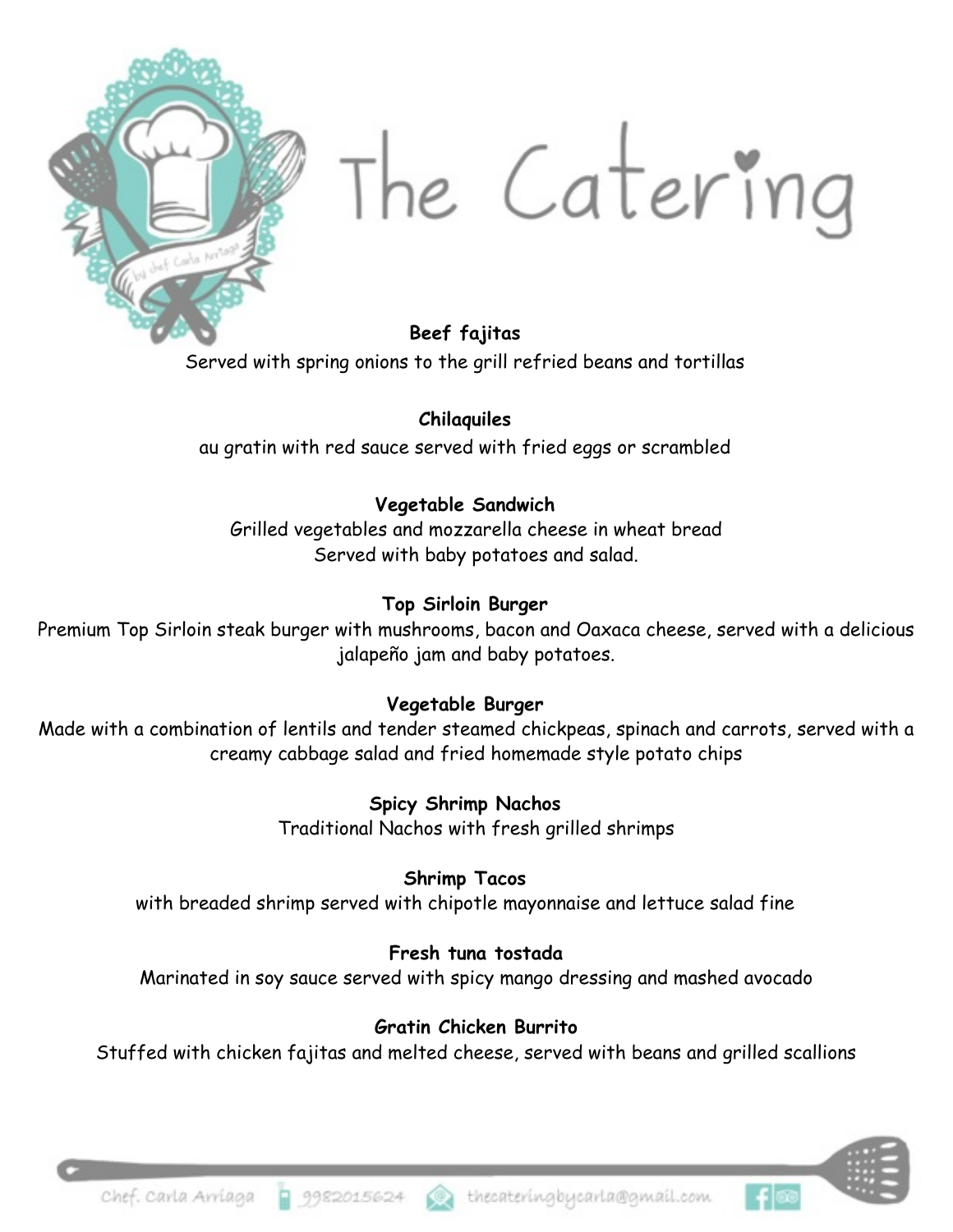

The Catering

## **DINNER**

#### **STARTERS**

**Scallops** 

Scallops seared with chorizo butter on top, served with warm spinach salad & mashed sweet potatoes

#### **Greek Salad**

A combination of Mediterranean vegetables: mixed greens, fresh cucumber, tomato, black olives, feta cheese, chickpeas, red onion and red pepper dressed with traditional Greek vinaigrette

#### **Traditional Caprese Salad**

The traditional with our homemade pesto local tomatoes and fresh mozzarella.

**Tuna Sashimi** 

Slices of Atlantic tuna splashed with fresh mango cubes & served with avocado and wasabi dressing

**Tuna Tartar**  Whit avocado and special marinated

#### **Sweet Potato & Chipotle Soup with rice crostini**

**Pearls** 

Bread encrusted pearls made of vegetables with coriander and oriental spices with a creamy spicy sauce

**Strawberry & Spinach Salad** 

Prosciutto and parmesan cheese dressed with coriander pesto

**Passion fruit salad** 

Mixed greens, grapefruit, cashews, grilled chicken and fresh passion fruit pulp & ginger dressing

**Ceviche Trilogy** Peruvian style, Ceviche & Mango & Our House Ceviche Recipe

**The PIZZA** 

goat cheese, Chaya, tomato & bacon

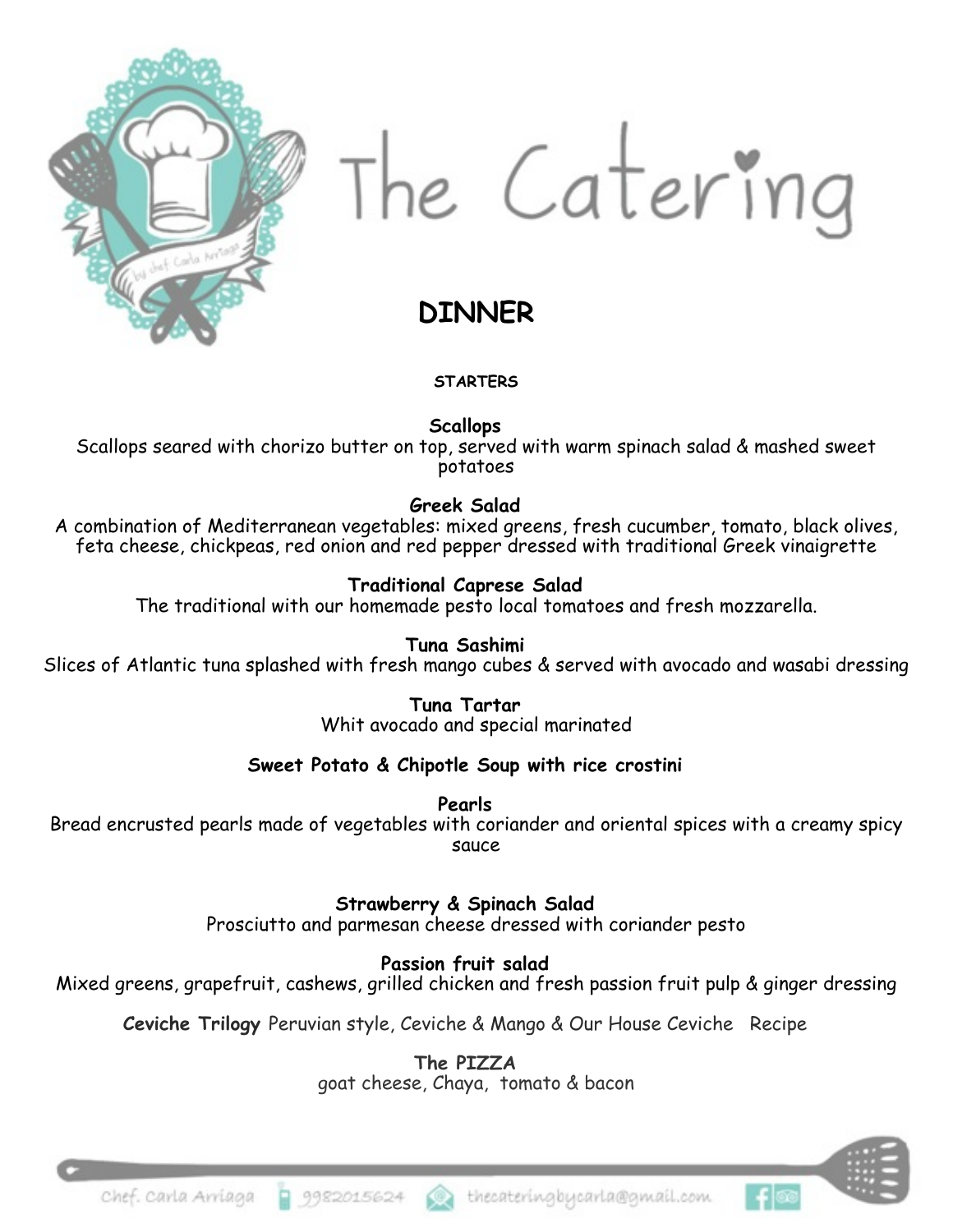

The Catering

#### **THE MAIN COURSES**

**Scallops**

Seared scallops topped with creamy spinach au gratin served with mashed potatoes

#### **Fish of the Day**

Fresh fish of the Caribbean fillet served with an original pico de gallo sauce with mango, mashed potatoes and asparagus

#### **Salmon**

Grilled Atlantic salmon fillet topped with a creamy lemon grass and lemon sauce, served with asparagus and baby potatoes

**Salmon** 

With creamy coriander sauce served with mashed potatoes and a warm spinach and tomato salad

#### **Tuna Steak**

Fresh grilled tuna steak topped with an exotic tamarind and tequila sauce, served with broccoli and mashed potatoes

#### **Pork Loin**

Chef's Specialty. Grilled pork medallion topped with a red fruits, red wine & chile chipotle sauce, served with creamy potatoes and asparagus

#### **Rib Eye Steak**

Grilled Rib Eye Steak with dry chilies and garlic butter, served with asparagus and baby potatoes

#### **Filet Mignon Steak**

Grilled Premium Beef fillet steak topped with a three pepper sauce, served with asparagus and baby potatoes with fine herbs

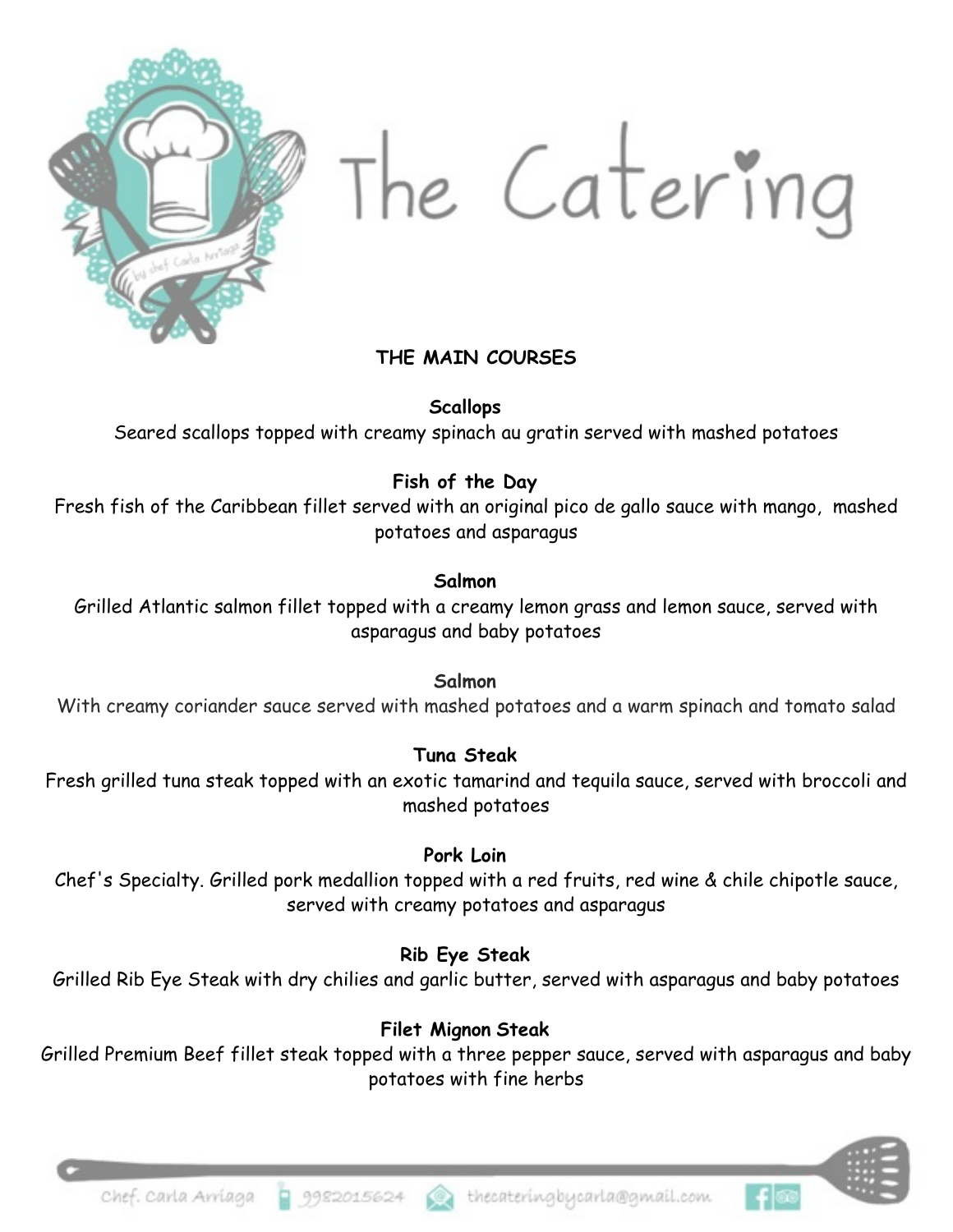

The Catering

#### **Mac & Cheese**

A new twist to a classic favorite, Penne pasta with white cheese sauce served with grilled shrimps, parmesan cheese and truffle oil

#### **Curry Risotto**

With green vegetables and parmesan cheese, one of our specialties! Shrimps (opcional)

#### **Rissotto**

Shrimps, peanuts, cranberries and xcatic peppers.

#### **Fresh fish of the day**

With a spicy mango sauce, served with mashed potatoes and sautéed vegetables

#### **Chicken Mani**

Breaded chicken breast stuffed with spinach served with peanut & chile chipotle sauce, mashed potatoes and sautéed vegetables with soy sauce.

#### **Chicken Capresse**

Breast of chicken baked in balsamic vinegar topped with a layer of fresh tomato & mozzarella cheese served with baby potatoes and sautéed spinach

## **Seafood casserole**

Salmon, shrimp, fish and scallops with poblano chile au gratin

#### **The Lobster**

Fresh lobster with garlic and parsley butter served with mashed potatoes and grilled asparagus



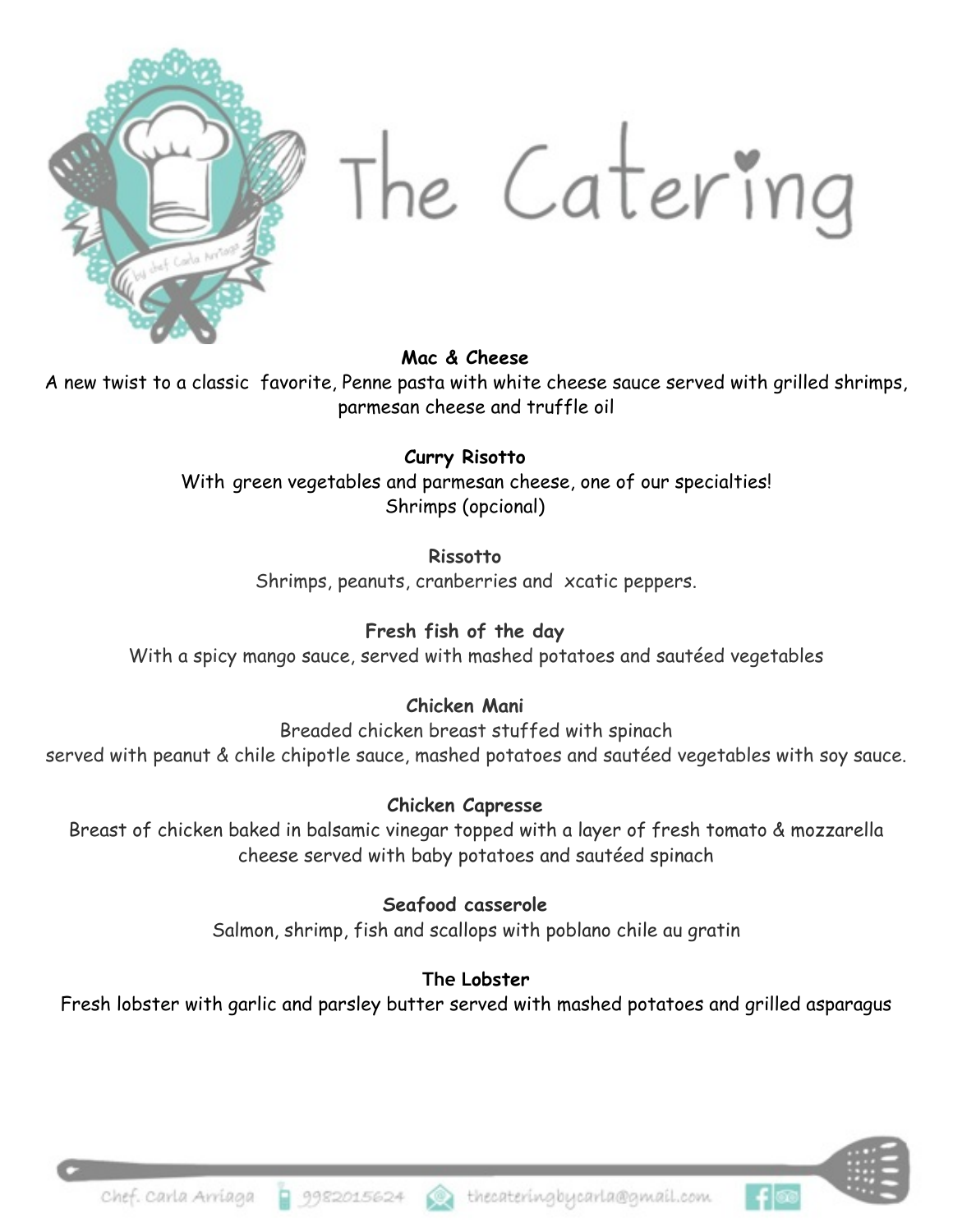

The Catering

### **Children's Menu**

**Mac & Cheese** Pasta with creamy cheese sauce or with red tomato sauce and basil.

**Fish & Chips** Breaded fresh fish fillet served with French fries

**Chicken Fingers**  Chicken breast sticks served with French fries

**Mini Burger**  Child size 100 gr. steak burger, served with French fries

> **Grilled Chicken** Served with Mashed Potatoes & Vegetables

> > **Pizza**  Pepperoni **Margarita**



ା-⊧ା®

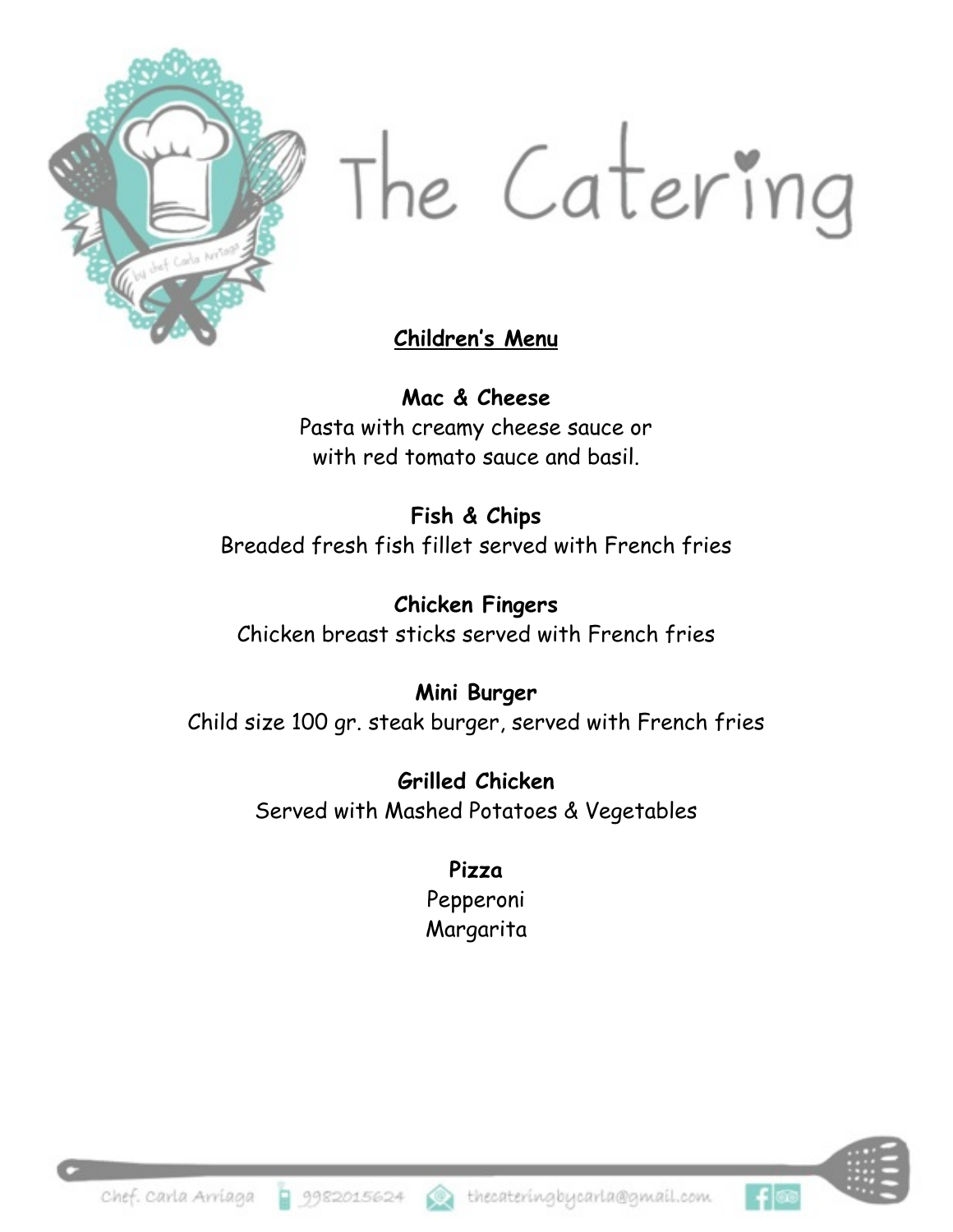

The Catering

### **Dessert**

**Cheesecake**  Made with mascarpone cheese served with mango ice cream

## **Apple Pie**

Made with puff pastry and fresh apples, served warm with vanilla ice cream

# **Banana Cake**

Served warm with icing or vanilla ice cream as your choice **Dark Chocolate Molten Lava Cake** 

## **Chef's Specialty of dessert!**

Molten lava cake with 100% dark chocolate served with coco nut ice cream and red fruits sauce

> **Passion Fruit Mousse**  A taste of explosion. The light one with pure pulp & stevia



 $+ \infty$ 

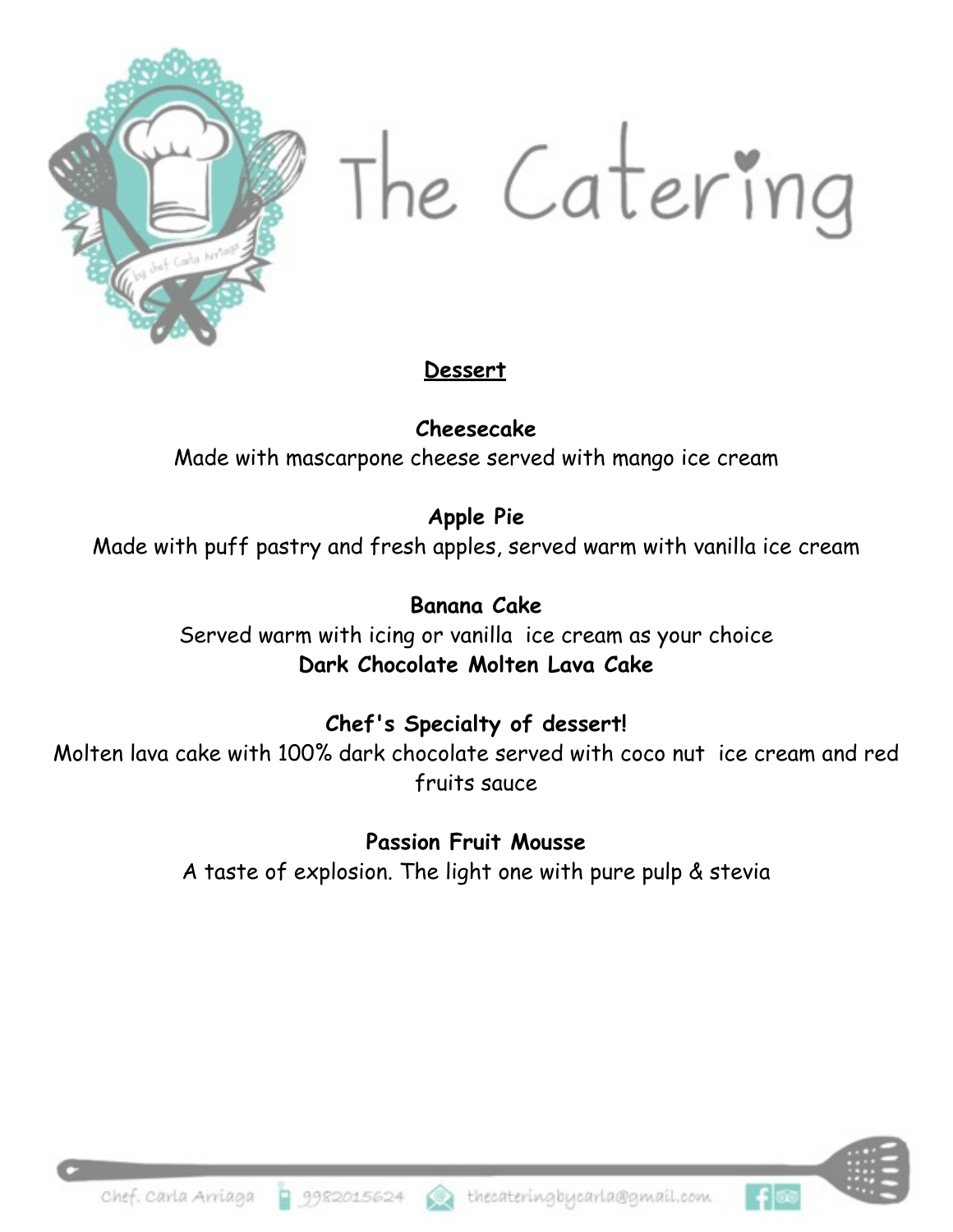

# The Catering

#### **MENU MEXICANO**

Nachos con arrachera Sopes Quesadillas Fajitas de pollo con cebolla cambray, arroz blanco y frijoles Fajitas de res con cebolla cambray, arroz blanco y frijoles Parillada de camarones a la mexicana Frijoles charros Enchiladas Chilaquiles Enfrijoladas

#### **Las sopas, los ceviches , las cremas y los caldos**

La sopa de huitlacoche La sopa de flor de calabaza La sopa de tortilla con sus especies La crema de frijol La sopa de lima La crema de elote La crema de chile poblano El consomé de pollo El caldo Tlalpeño El caldo de camarón con verduras El ceviche de mixto o de pescado Coctel de camarones o mixto Aguachiles verde Agua chile negro Caldo de mariscos mixtos Mariscada



ା ≨∣®ଭ